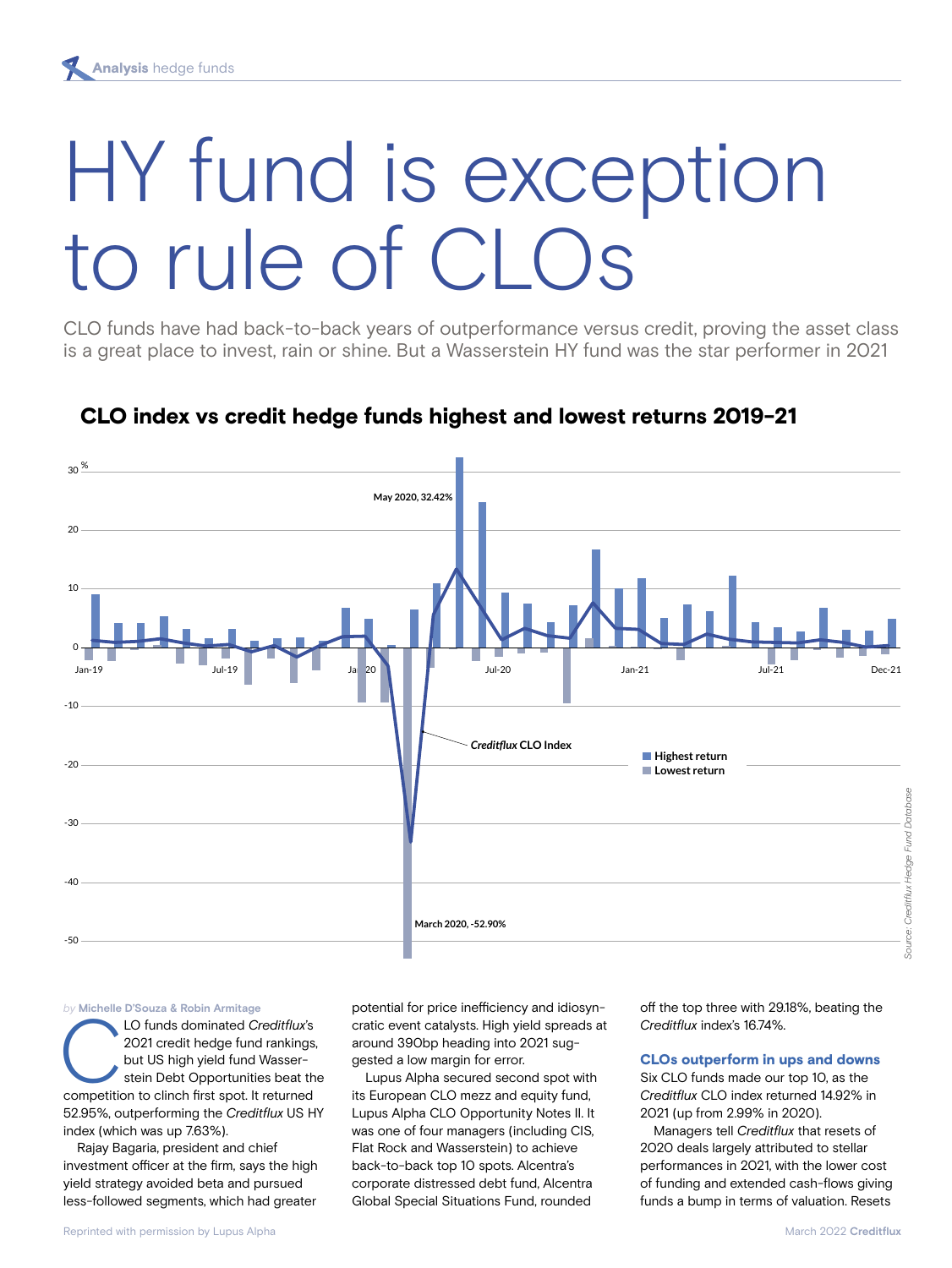|           | <b>so cream neage rands by EUL retains</b>       |                  |                       |            |  |
|-----------|--------------------------------------------------|------------------|-----------------------|------------|--|
| Rank Fund |                                                  | Manager          | Category              | Return (%) |  |
| 1         | <b>Wasserstein Debt Opportunities Fund</b>       | Wasserstein      | US high yield         | 52.95%     |  |
|           | 2 Lupus Alpha CLO Opportunity Notes II           | Lupus Alpha      | <b>CLOs</b>           | 36.30%     |  |
| 3         | <b>Alcentra Global Special Situations Fund</b>   | Alcentra         | corporate distressed  | 29.18%     |  |
| 4         | <b>BK Opportunities Fund VI</b>                  | Crystal          | <b>CLOs</b>           | 29.01%     |  |
| 5         | <b>Oxford Gate Master Fund</b>                   | Oxford           | <b>CLOs</b>           | 28.01%     |  |
| 6         | <b>CLO Alpha Compartment Taunus</b>              | <b>CIS</b>       | <b>CLOs</b>           | 27.26%     |  |
| 7         | <b>Wollemi Investments</b>                       | Fair Oaks        | <b>CLOs</b>           | 26.96%     |  |
| 8         | <b>Serone European Special Situations Fund</b>   | Serone           | corporate distressed  | 24.47%     |  |
| 9         | <b>Flat Rock Opportunity Fund</b>                | Flat Rock        | <b>CLOs</b>           | 24.14%     |  |
| 10        | <b>Hildene Opportunities Fund II</b>             | Hildene          | credit multi-strategy | 23.98%     |  |
| 11        | <b>NZCG Fund</b>                                 | Guggenheim       | US high yield         | 23.87%     |  |
| 12        | <b>Lupus Alpha CLO Opportunity Notes I</b>       | Lupus Alpha      | <b>CLOs</b>           | 22.63%     |  |
| 13        | <b>Spire Partners Credit Strategies Sub-Fund</b> | Spire            | credit multi-strategy | 22.24%     |  |
| 14        | Pictet Alt - Distressed & Special Situations     | Pictet           | corporate distressed  | 22.17%     |  |
| 15        | Alcentra Structured Credit Opps Fund II          | Alcentra         | <b>CLOs</b>           | 21.89%     |  |
| 16        | <b>Millstreet Credit Fund</b>                    | Millstreet       | corporate long-short  | 20.42%     |  |
| 17        | <b>Priority Income Fund</b>                      | Prospect         | <b>CLOs</b>           | 19.11%     |  |
| 18        | <b>Alegra ABS 2</b>                              | Alegra           | CLOs                  | 18.65%     |  |
| 19        | <b>EJF Debt Opportunities Fund</b>               | EJF              | structured finance    | 18.06%     |  |
| 20        | <b>Owl Creek Credit Opportunities Fund</b>       | <b>Owl Creek</b> | credit multi-strategy | 17.79%     |  |
| 21        | <b>CIFC CLO Opportunity Fund III</b>             | <b>CIFC</b>      | CLO <sub>s</sub>      | 17.57%     |  |
| 22        | <b>Athena Fund</b>                               | Prytania         | structured finance    | 17.48%     |  |
| 23        | <b>BK Opportunities Fund IV</b>                  | Crystal          | <b>CLOs</b>           | 17.27%     |  |
|           | 24 Acer Tree Funds                               | Acer Tree        | credit multi-strategy | 17.23%     |  |
| 25        | <b>AG Corporate Credit Opportunities Fund</b>    | Angelo Gordon    | corporate distressed  | 17.05%     |  |
| 26        | <b>BK Opportunities Fund V</b>                   | Crystal          | <b>CLOs</b>           | 16.83%     |  |
| 27        | <b>Marathon Securitized Credit Fund</b>          | Marathon         | structured finance    | 16.33%     |  |
| 28        | Alegra ABS 1                                     | Alegra           | <b>CLOs</b>           | 16.17%     |  |
| 29        | <b>CIFC CLO Opportunity Fund II</b>              | <b>CIFC</b>      | CLOs                  | 16.09%     |  |
| 30        | <b>Hildene Opportunities Fund</b>                | Hildene          | structured finance    | 15.97%     |  |
|           |                                                  |                  |                       |            |  |

of 2020 European CLOs cut cost of debt by an average 44.5bp, while US CLOs cut 47.5bp, according to *Creditflux* data.

Top 30 credit hedge funds by 2021 returns

Inés Bartsch, chief executive officer at CIS Asset Management, says: "As we invested in CLOs throughout covid, several of those deals that reset/refinanced were beneficial for equity, especially as they ramped up around Q2 2020. For example, reset par flushes contributed to our 6.86% return in September 2021."

Michael Hombach, portfolio manager at

Lupus Alpha, agrees that resets helped. "We positioned ourselves well while investing in short deals that had no added premium being paid. All these deals extended their reinvestment period and weighted average life, and increased in price. At the same time, they paid out in terms of valuation price. We had an annualised January payment in 2021 of 14% (notional)."

Fair Oaks Capital has been a long-time advocate of the control CLO equity strategy. Miguel Ramos Fuentenebro, partner at



## **Reset par flushes helped returns**

**Inés Bartsch** *Chief executive officer* CIS Asset Management

the firm, says the benefits shone through in 2021. "Investing in control equity means you can have a dialogue with the manager to decide key parameters while ensuring the portfolio and structure reflects your view as equity holders," he says. "We have done deals with short non-call periods in 2020 for example, to maximise optionality."

Fuentenebro believes the Wollemi Investments fund highlights the ability to make good returns with a conservative portfolio.

"The CLOs in the fund tend to have a lower spread than the market and more conservative portfolios. Applying appropriate assumptions to these portfolios supports attractive returns while facilitating future optimisation via, for example, resets," he says. "It's not all about aggressively high portfolio spread and a couple of high distributions, followed by potential pain."

Olivier Gozlan, portfolio manager at Crystal Funds, says he attributes his CLO fund's success last year to three factors. "2021 was a stronger year, supported by price and new entrants in CLOs (both on the sell side and buy side), which provided some liquidity. We also had intensive trading activity." Gozlan adds that Crystal sacrificed some liquidity and looked for yield if the team were comfortable with fundamentals and credit analysis.

Reorg equity in CLOs was also a theme in 2021. US CLOs could hold non-loan assets following the Volcker rule amendments in October 2020. Debdeep Maji, senior